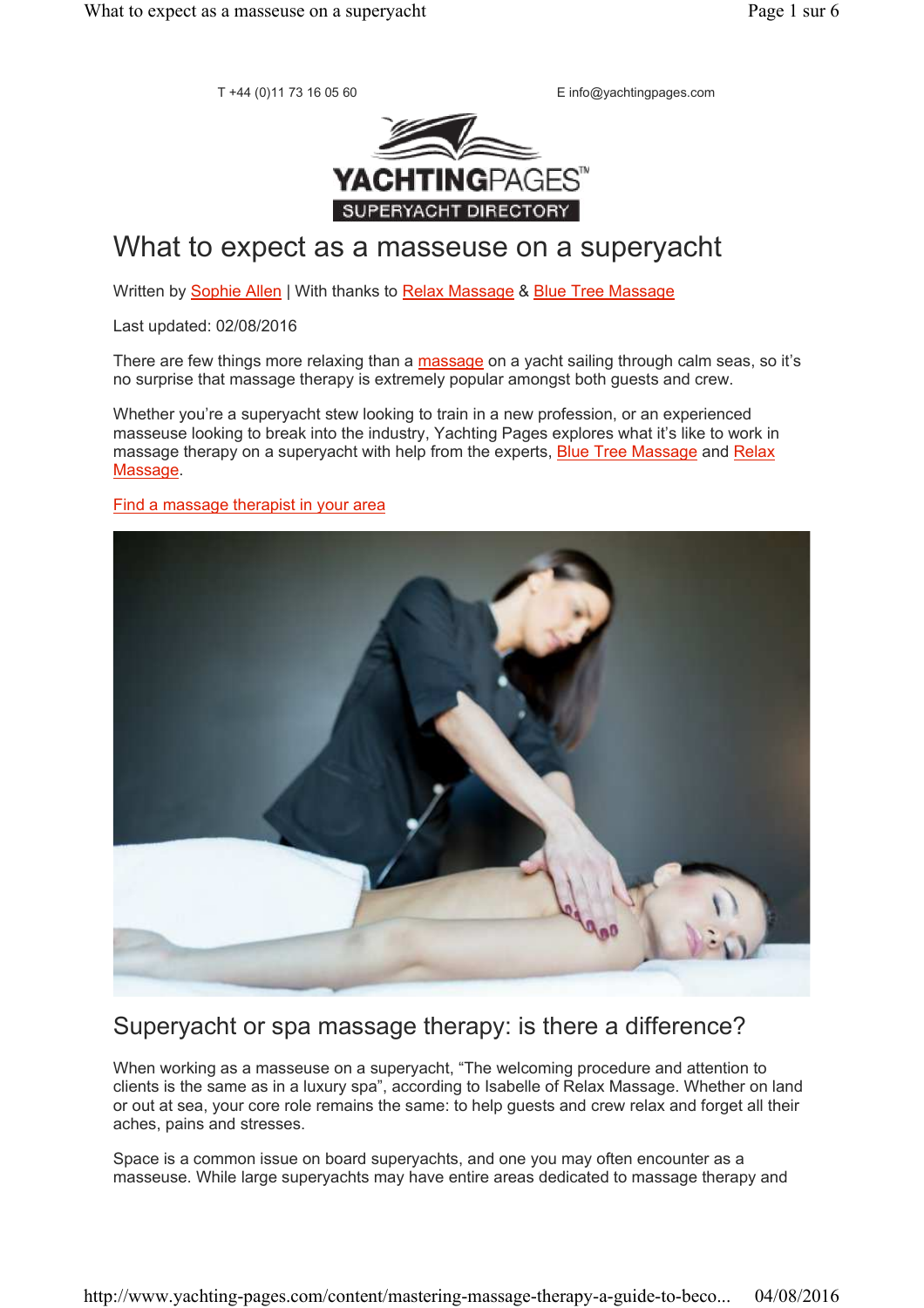relaxation, others offer limited space with enough room for a table; or you may just want to go mobile, and offer treatments to guests on demand.

Another key difference between working on board a superyacht and on land at a spa is that massage therapists are often more in demand on a superyacht; for example if a masseuse has been booked on to a charter for a few days, they may find themselves busier than usual, as guests and crew may want repeat massages.

As Roel from Blue Tree Massage explains, "For the guests it is great having a professional masseur on board who is at their service. There is no waiting for bookings to be confirmed or trying to find a good therapist available at the last minute."



#### Tailoring massage treatments to superyacht guests and crew

Whilst the procedure for a masseuse is essentially the same wherever you are, you can make a point of adapting to your new surroundings and offer more personalised treatments.

For example as Isabelle points out, problems specifically related to being out at sea include "overexposure to the sun" and "skin dryness caused by the salt water and wind", therefore "moisturising treatments are most suitable for long stays out at sea".

As described above, both guests and crew will often request massages after a long day on board and for guests, a massage is part of their experience on board and helps them to unwind. Popular treatments for guests and crew include deep-tissue massages, and treatments designed to be anti-stress and anti-fatigue, with a focus on the back, neck and shoulders.

"The stress and aches from work and lifestyle are highly underestimated, and a massage does wonders for those who suffer from these symptoms", says Roel. If you're a yacht stew wanting some quick tips to soothe any aches and pains, take a look at our guide on aches and pains crew can relate to.

How long can you expect to stay?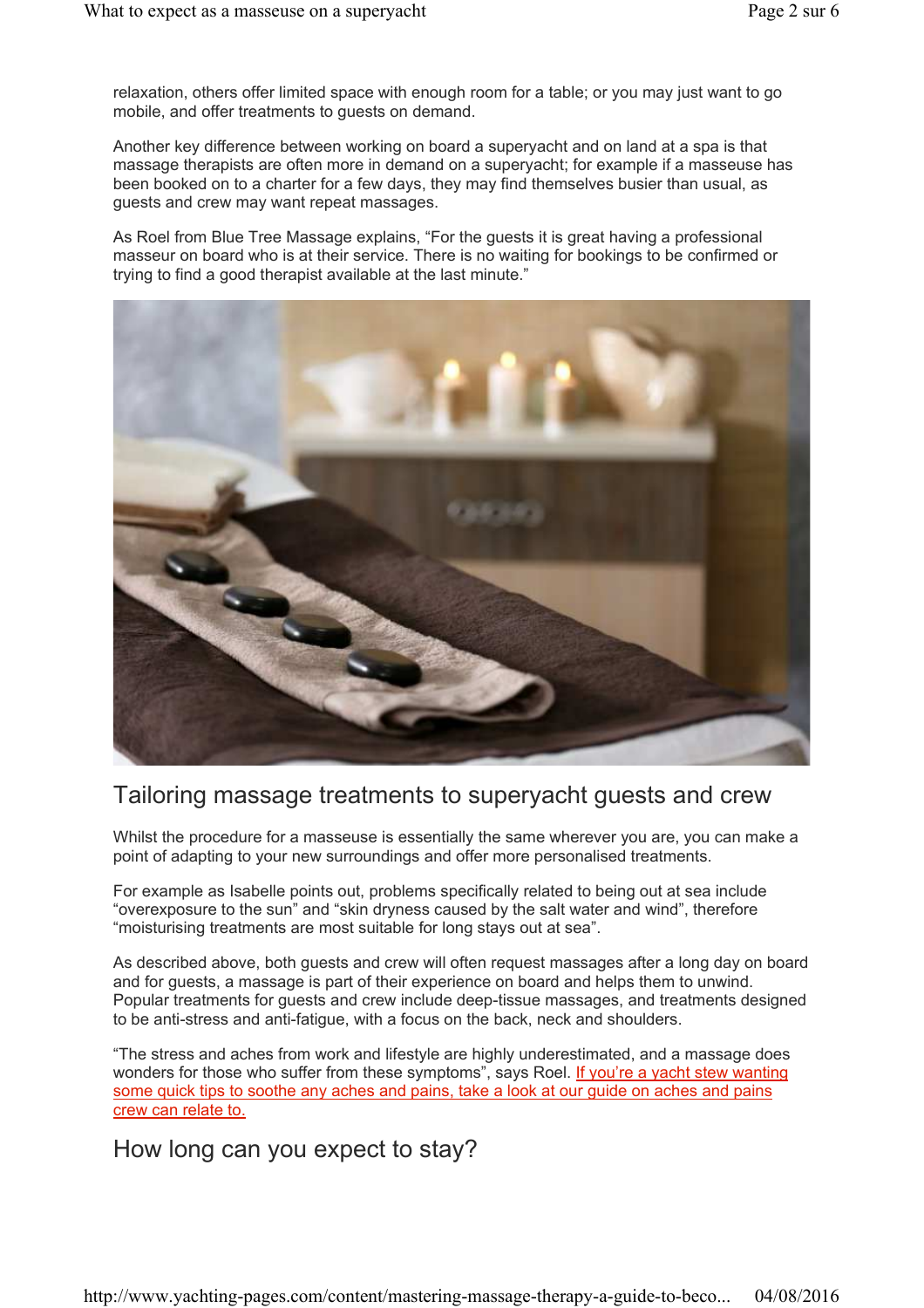The length of time a massage therapist will stay on a superyacht all depends on both the company you work for and its policy. For example, Relax Massage offers permanent stays on board superyachts, whereas Blue Tree Massage offers daily and full-week bookings.

As Roel explains, "The longer the stay on board, the more convenient it is for both the guests and the massage therapist. For the guests it is great having a professional masseur on board who is at their service the entire day; a guest can also have several treatments during their stay."



## What difference does hiring a professional massage therapist make?

Some superyacht crew are trained to offer massages as an additional service, but with the amount of tasks crew already undertake and the expected standards across all superyacht services, the alternative choice of a professional masseuse is really a no-brainer.

Another advantage of hiring a professional therapist on board is that it gives both crew and guests a chance to relax and rejuvenate in the hands of a specialist who can cater to every ache and pain. "A therapist has extensive, in-depth training of anatomy and physiology", says Isabelle, "Therefore a particular 'touch', skill and sensitivity is required which not everyone masters."

Roel also emphasises the importance of hiring a professional masseuse, "I believe we all have our specialities and are trained for a specific job. A successful masseur has given many massages so has lots of experience, and almost all are trained in several different techniques, which gives the guests a wider range of choices."

In terms of what it takes to be a masseuse, punctuality, hygiene, and professionalism must all be of the highest standards. It's also vital to be flexible, available to meet a guest's needs at a moment's notice, whether that's a full-body massage in the spa, or a fantastic foot massage by the pool. As Isabelle re-iterates, "The realm of superyachts is and must remain one which is highly professional."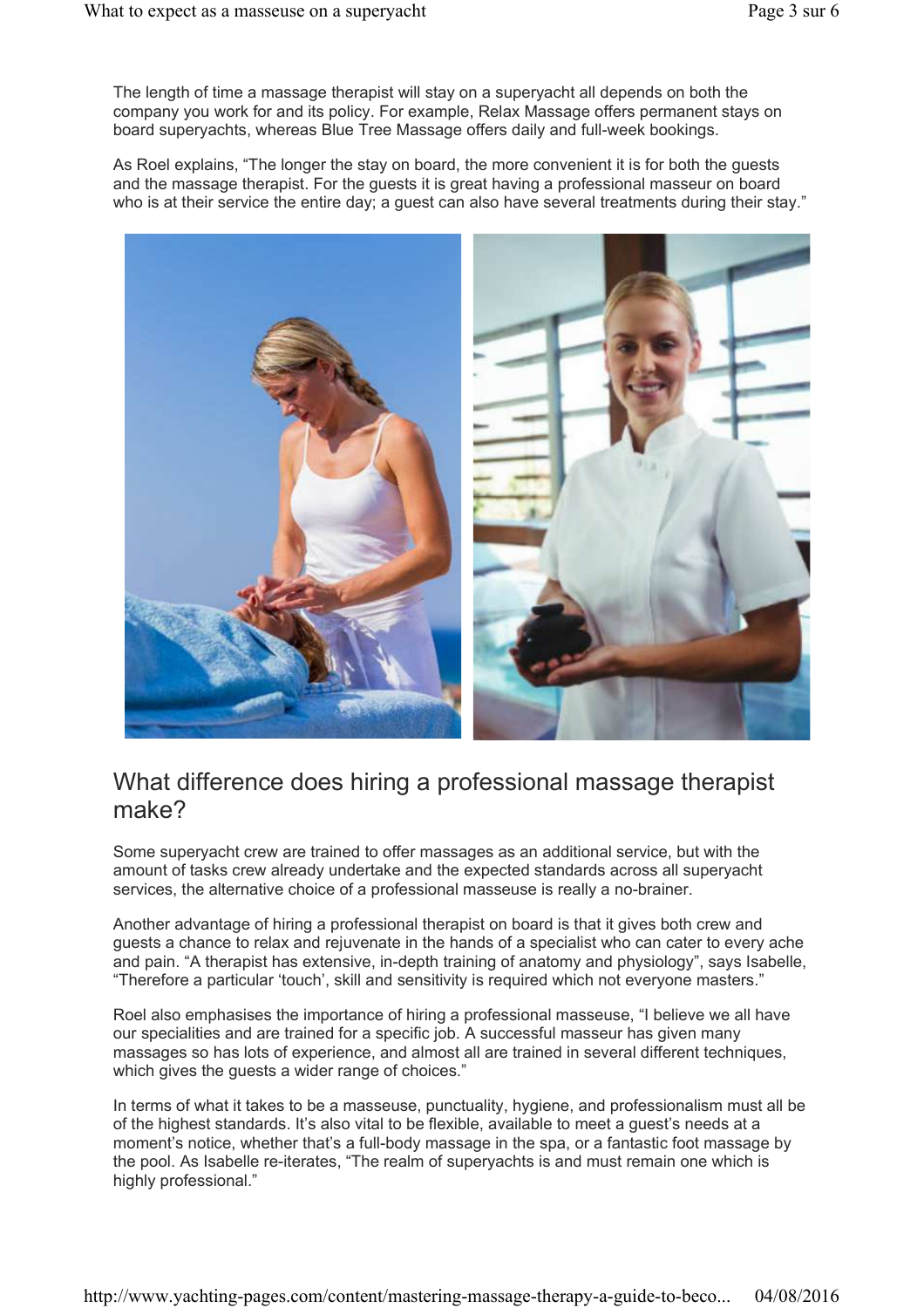If you're a massage therapist, why not add your business to Yachtingpages.com. Or for more information on hiring a superyacht massage therapist, take a look at our list of massage therapists.

Find a massage therapist in your area

Click here to search

Add your business to Yachting Pages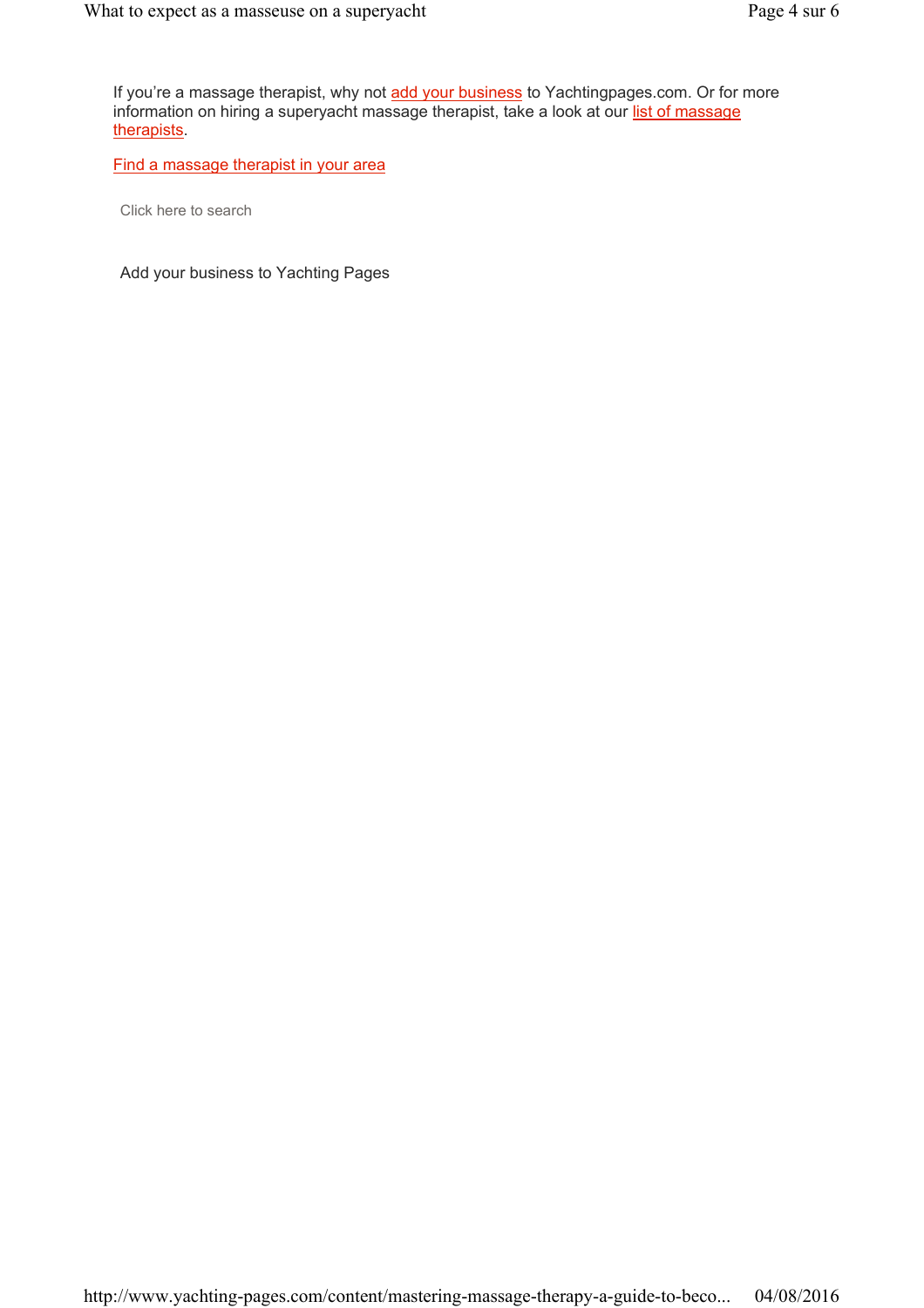